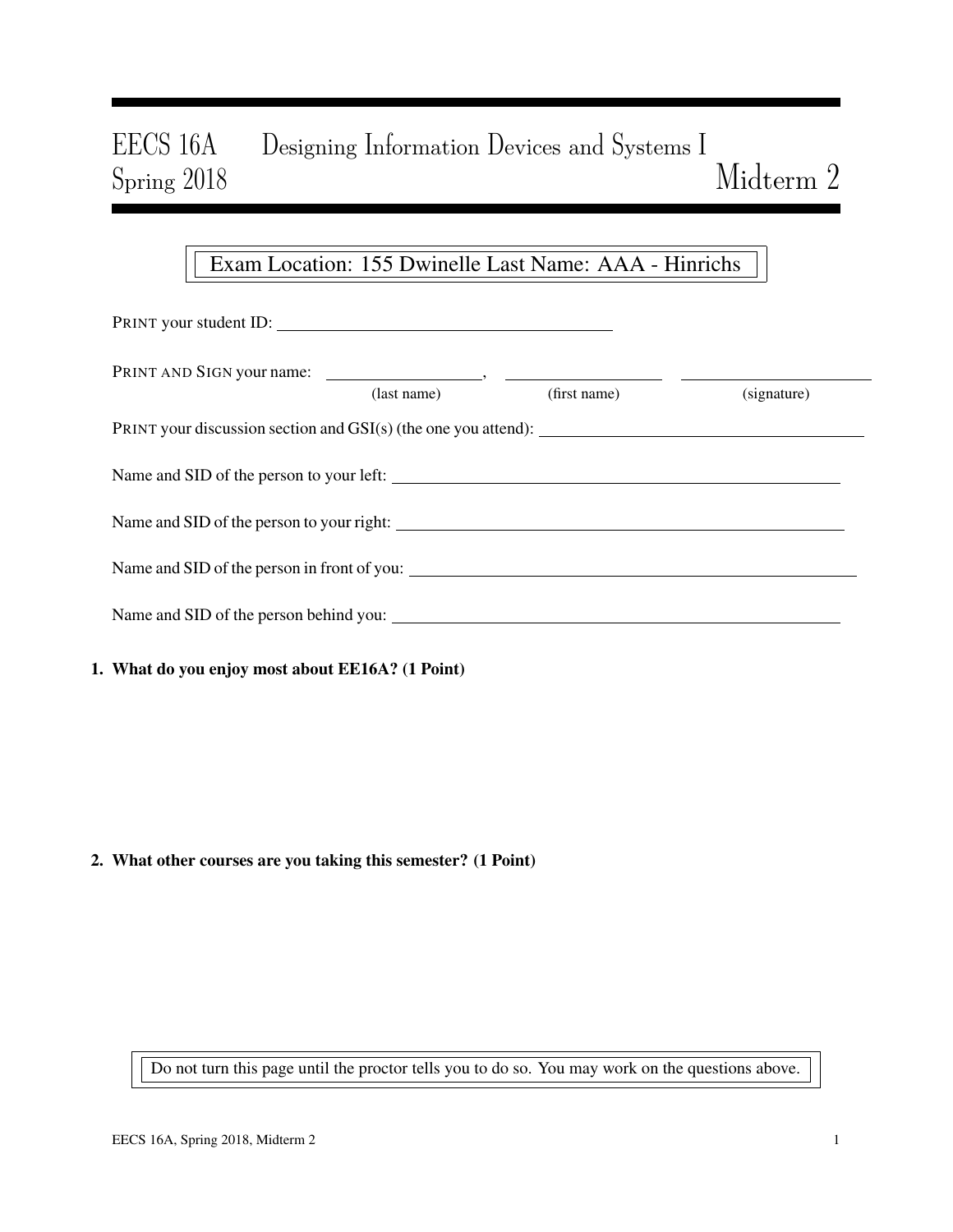### 3. Seven Steps of Highly Resistive Circuits (10 points)

(a) (3 point) Label the +/- polarity of voltage across each resistor element on the following circuit. Be sure to follow passive sign convention using the labeled currents.



(b) (7 points) Fill in the following matrix and unknown vector, such that they represent linearly independent equations for the circuit given above. Assume the resistor and voltage source values are known constants. You do not need to solve this matrix.

$$
\begin{bmatrix}\n\begin{bmatrix}\n\begin{bmatrix}\n i_1 \\
i_2 \\
i_3 \\
u_1 \\
u_2\n\end{bmatrix}\n\end{bmatrix} = \begin{bmatrix}\n\begin{bmatrix}\n\begin{bmatrix}\n\begin{bmatrix}\n i_1 \\
i_2 \\
u_3 \\
u_2\n\end{bmatrix}\n\end{bmatrix}\n\end{bmatrix}
$$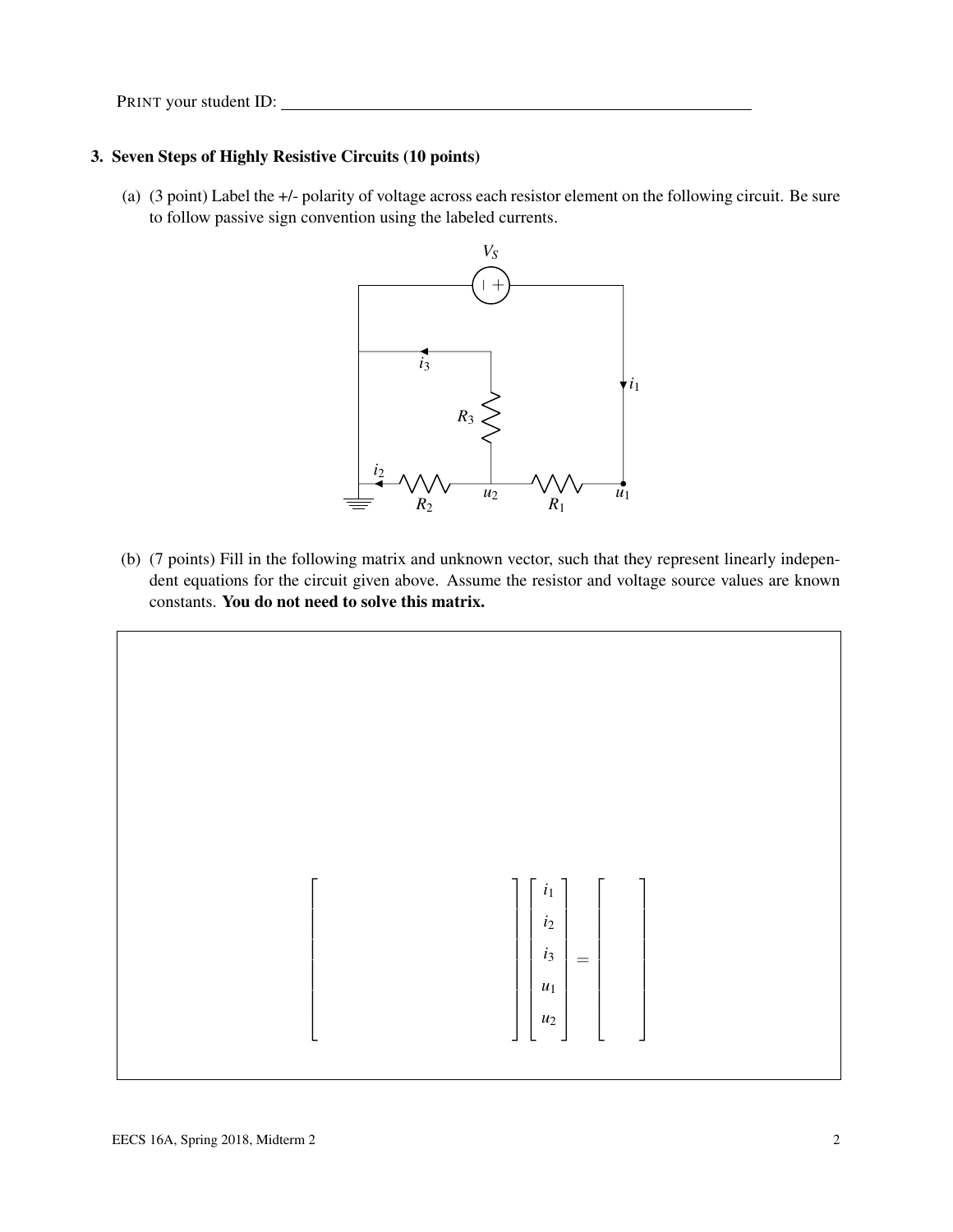#### 4. "Operational" Amplifiers (12 points)

"As an amplifier so connected can perform the mathematical operations of arithmetic and calculus on the voltages applied to its inputs, it is hereafter termed an 'operational amplifier'."

> John Ragazzini, Robert Randall and Frederick Russell Proceedings of IRE, Vol. 35, May 1947

In this problem we will explore some of the mathematical operations an op amp can perform.

(a) (5 points)



i. Label the '+' and '−' terminals of the op amp above so that it is in negative feedback.

ii. Derive an expression for  $V_{out}$  as a function of  $V_{in1}$ ,  $V_{in2}$ , and  $V_{in3}$ .

iii. Mark the operation below that is best represented by this configuration.

(a) Subtraction (b) Inner Product (b) Differentiation (c) Integration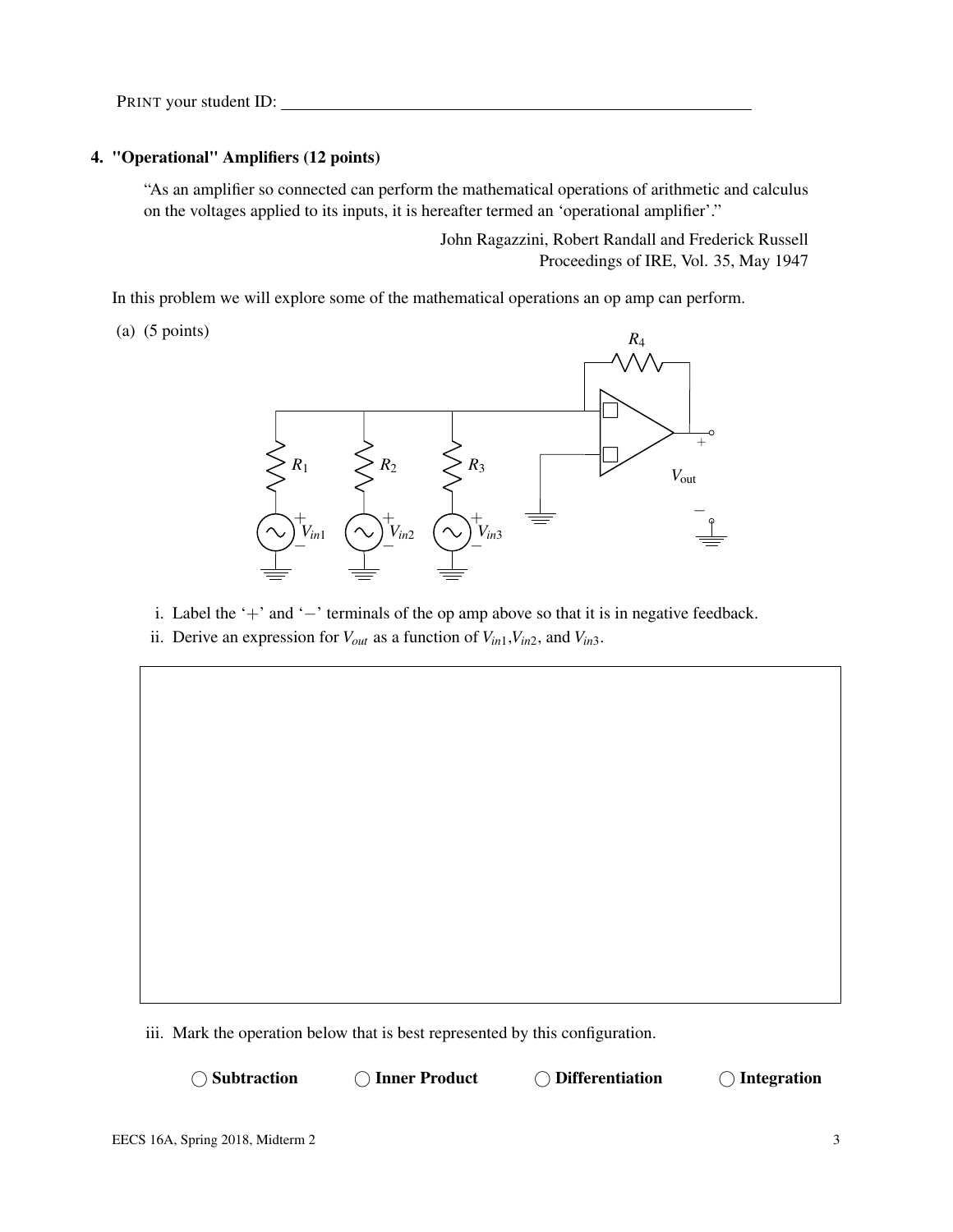(b) (7 points)



- i. Label the '+' and '−' terminals of the op amp above so that it is in negative feedback.
- ii. Derive an expression for  $V_{out}$  as a function of  $V_{in1}$  and  $V_{in2}$ .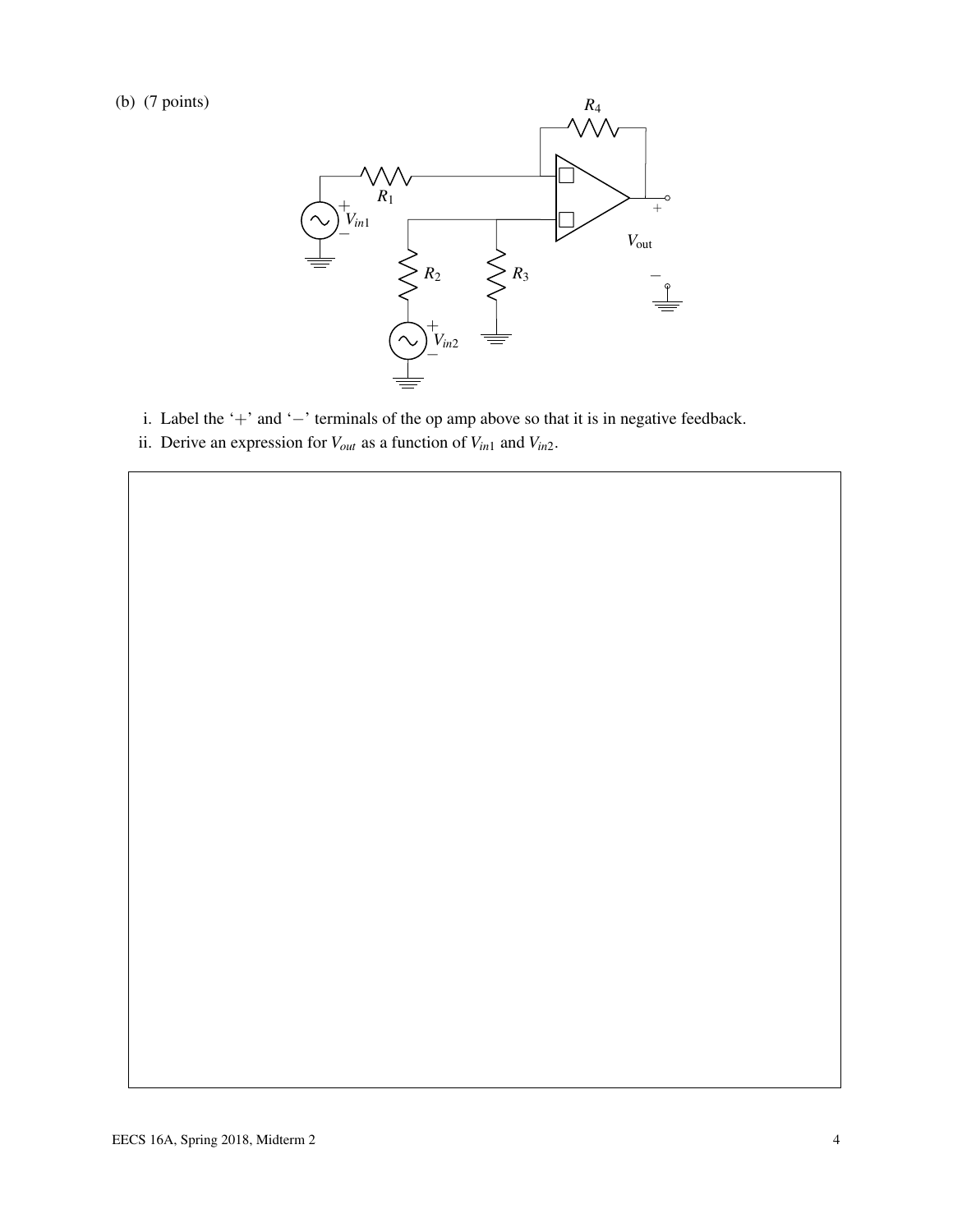### 5. Equivalent Capacitance (9 points)

(a) (4 points) Find the equivalent capacitance between terminals *a* and *b* of the following circuit in terms of the given capacitors  $C_1$ ,  $C_2$ , and  $C_3$ . Leave your answer in terms of the addition, subtraction, multiplication, and division operators only.



(b) (5 points) Find and draw a capacitive circuit using three capacitors,  $C_1$ ,  $C_2$ , and  $C_3$ , that has equivalent capacitance of

$$
\frac{C_1(C_2 + C_3)}{C_1 + C_2 + C_3}
$$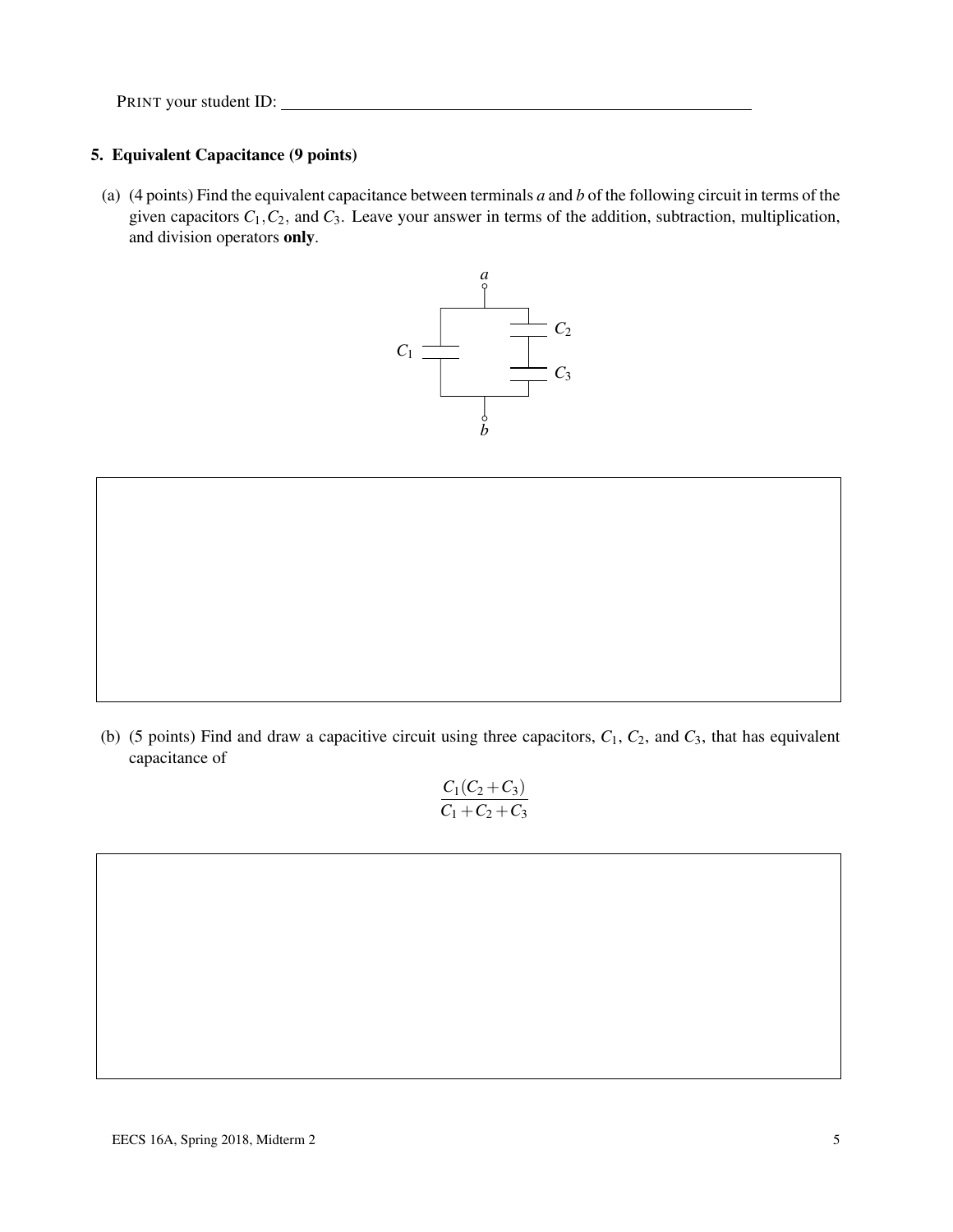# 6. Power to Resist (6 points)

Find the power dissipated by the voltage source in the circuit below. Be sure to use passive sign convention.



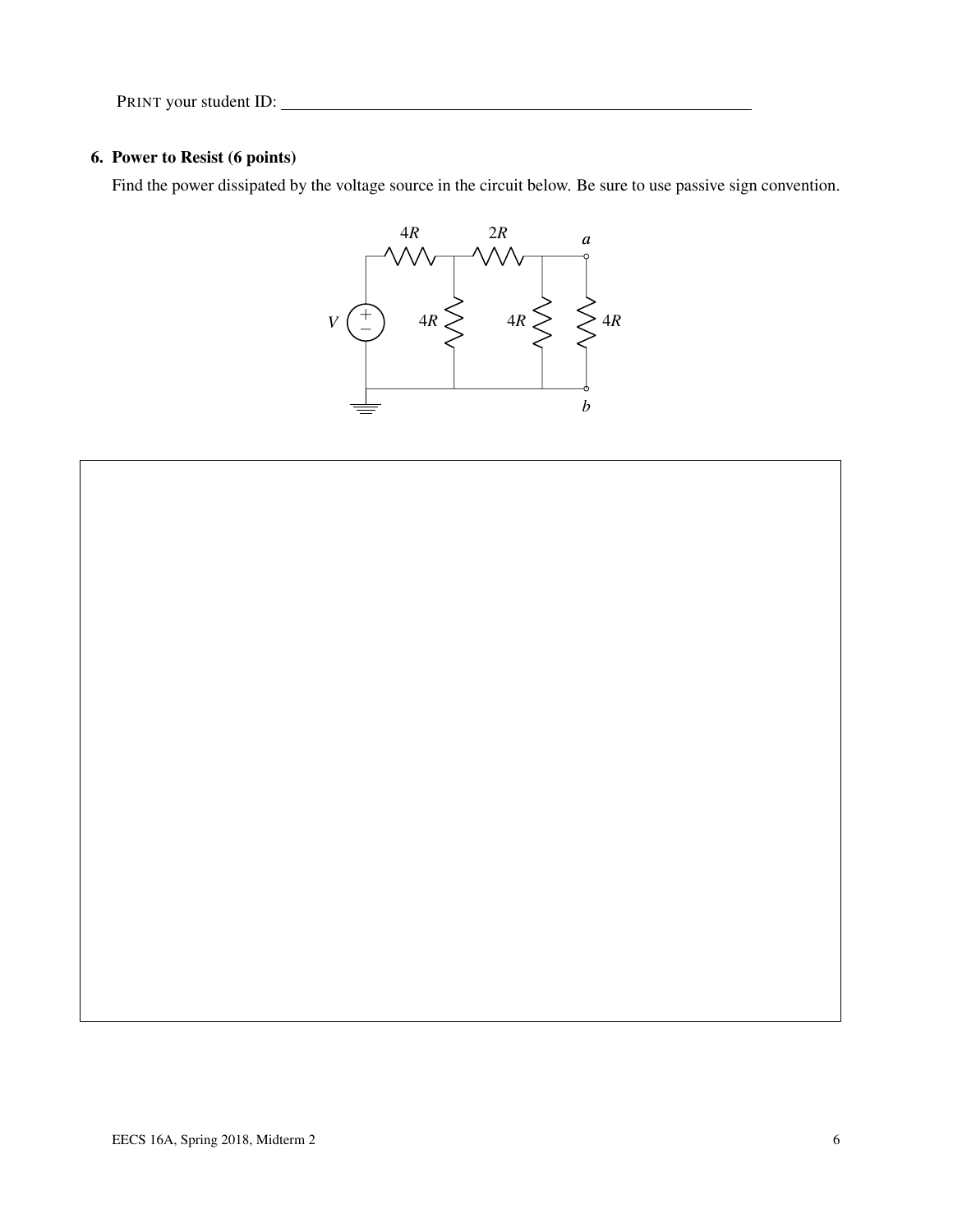# 7. Mechanical Thevenin and Norton Equivalents (10 points)

(a) (4 points) Find and draw the Thevenin equivalent circuit between terminals *a* and *b* in the circuit below. Clearly label the Thevenin equivalent voltage, *Vth*, and the Thevenin equivalent resistance *Rth*.

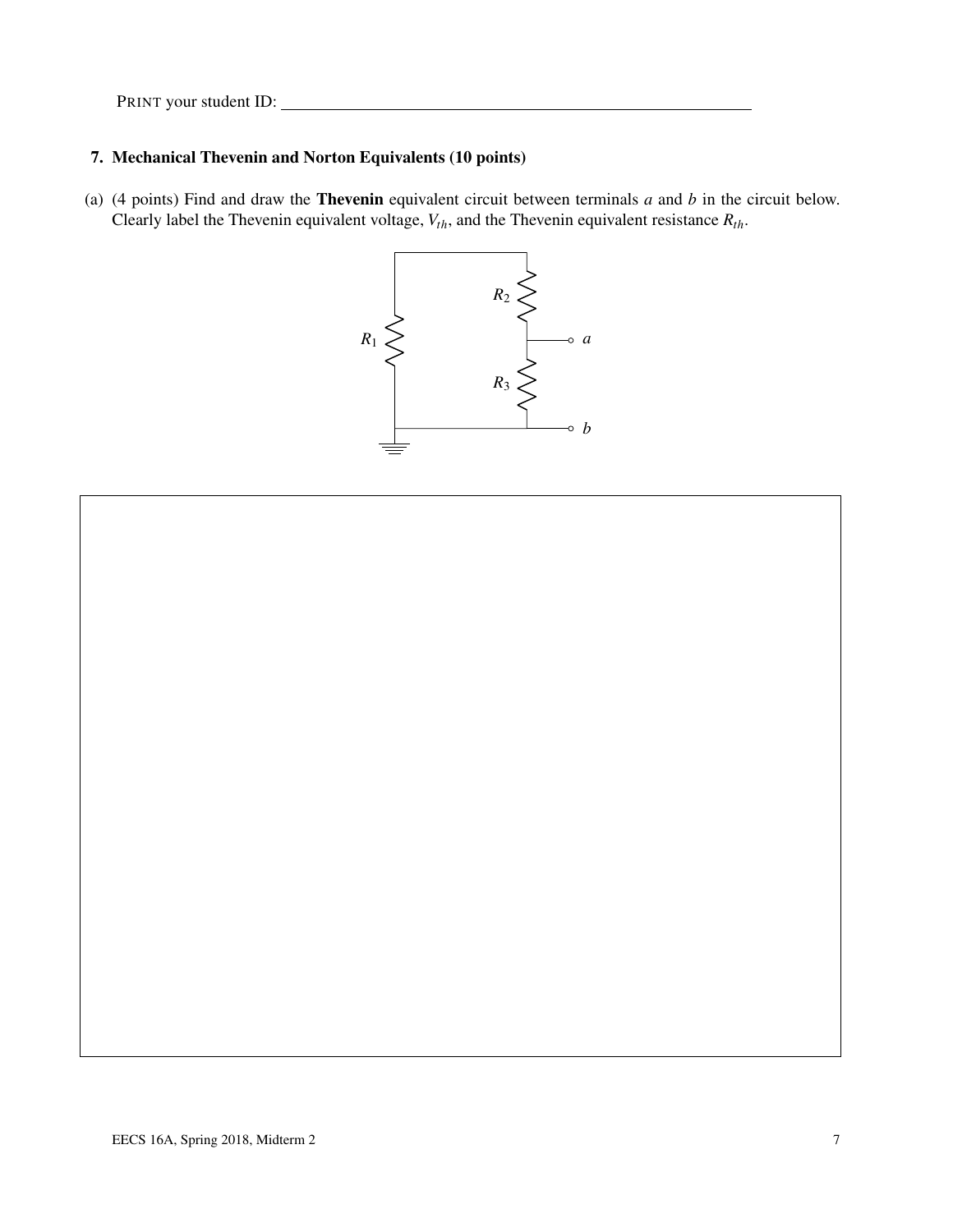(b) (6 points) Find and draw the Norton equivalent circuit between terminals *a* and *b* in the circuit below. Clearly label the Norton equivalent current, *Ino*, and the Norton equivalent resistance *Rno*.



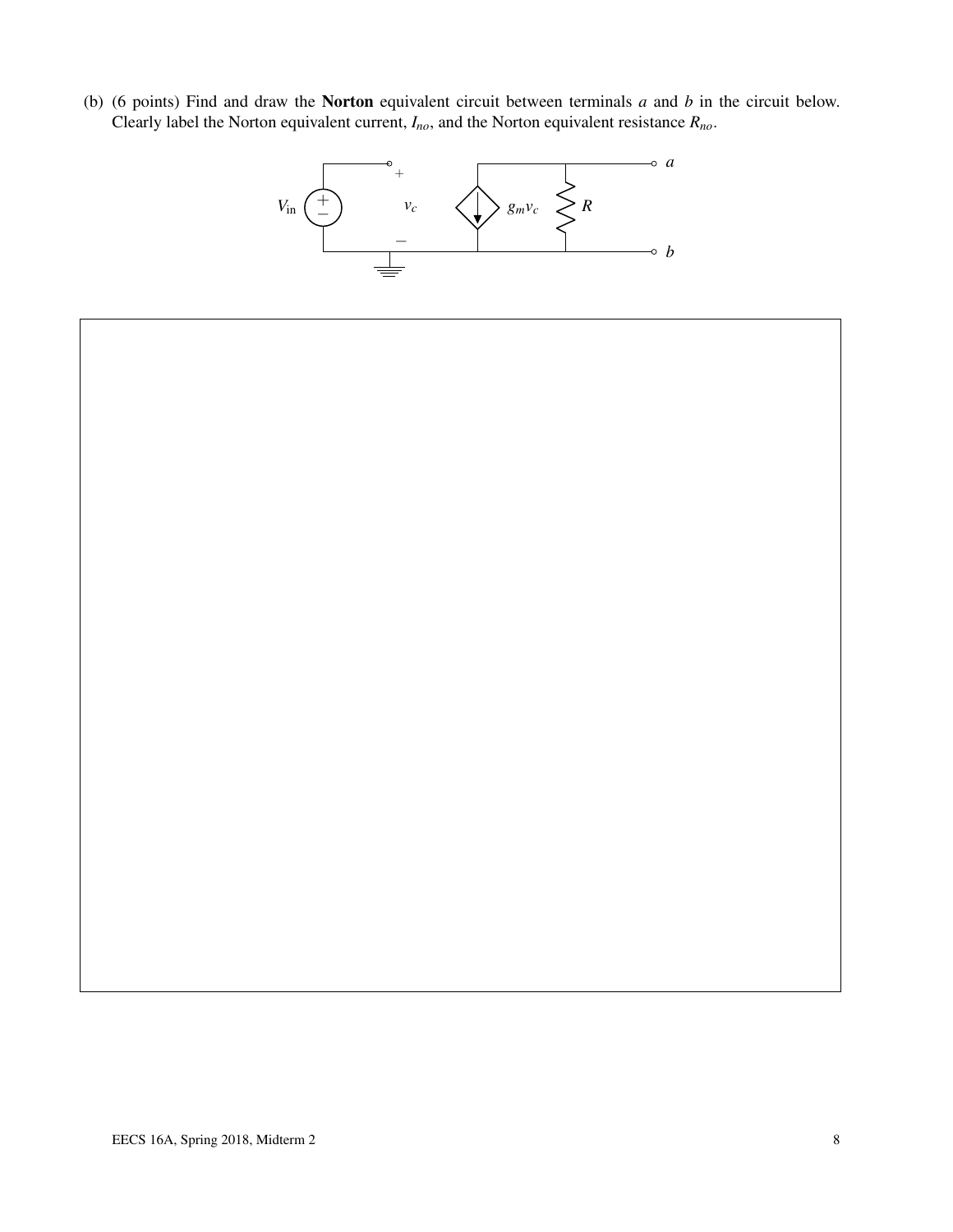#### 8. Midterms are a lot of Pressure (16 points)

In our labs, we used our resistive touchscreen to figure out where we were pressing in a 2D space. Now we'll use a new setup to determine how hard we're pressing! For this we'll use something called "pressure sensitive rubber," which incorporates conductive rubber and metal into one system. As the rubber is pressed, the conductive rubber portions are compressed, which changes the resistance. The metal plates do not change, but they assist in conduction through the material.

The pressure sensitive rubber system is shown below, with a resistive model next to the diagram. The resistivity of rubber and metal are represented by  $\rho_R$  and  $\rho_M$  respectively. When the system is at rest (no touch), the resistances of the rubber and metal are represented by  $R_R$  and  $R_M$ . The area of the sensor, as seen from above, is *A*.

To use the material, a finger presses on top of the system, compressing the rubber regions, creating a change in resistance, also shown below. Please answer the following questions related to the system.



(a) (2 point) Is the resistor model implementing resistors in series or parallel?

(b) (3 points) If the values are  $R_R = 1 \text{ k}\Omega$  and  $R_M = 10 \Omega$ , what is the total resistance before pressing the system?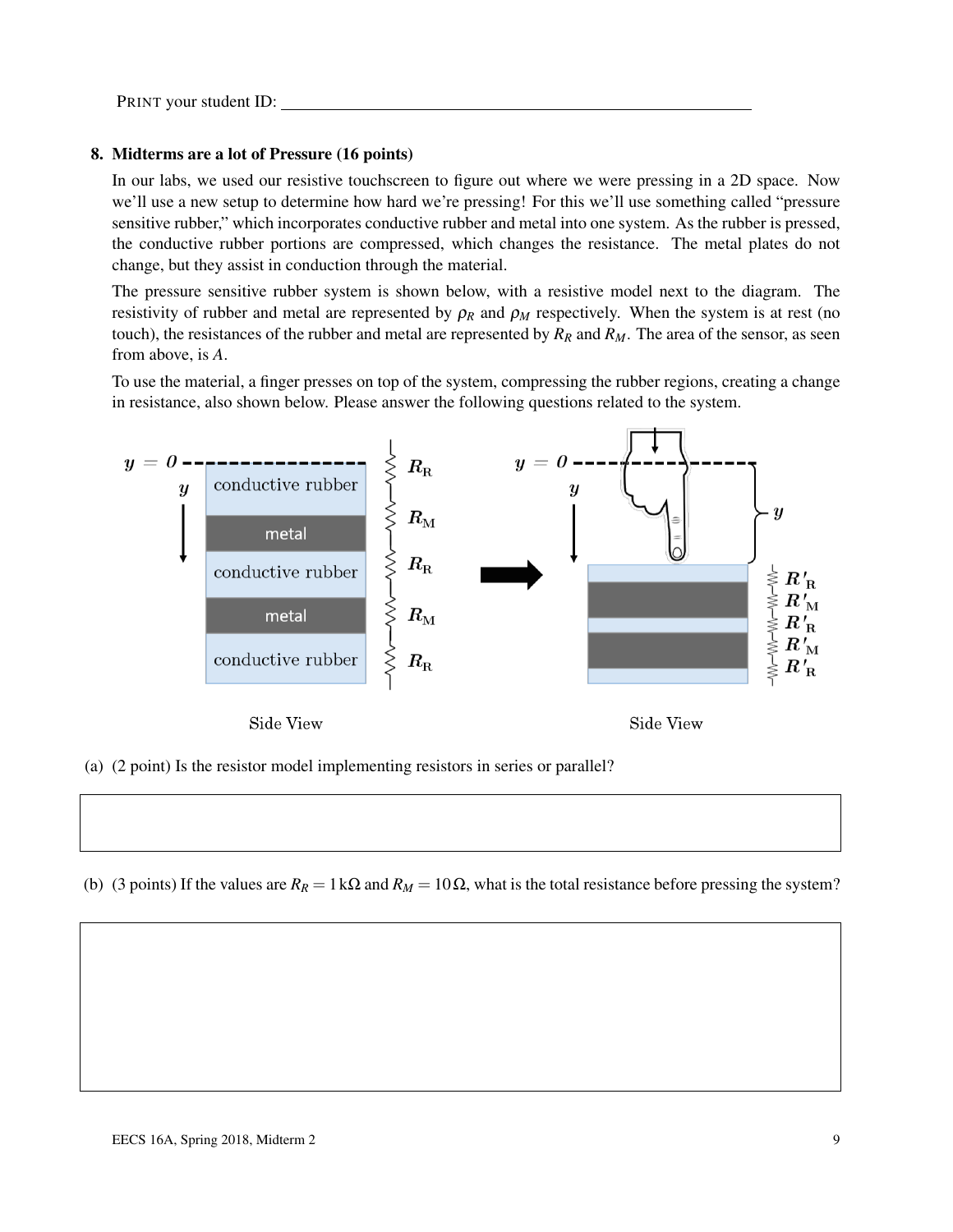(c) (4 points) During the press, the length of each rubber portion is reduced by a factor of 5. (Its length is now 1/5 of its original value.) The size of the metal plates does not change. What is the new total resistance during a press?

(d) (5 points) The force required to compress the rubber is  $F = ky$ , where *k* is a constant and *y* is the distance compressed (from the origin). Derive an expression for the resistance as a function of the pressing force *F*. Write your answer in terms of the initial resistances ( $R_R$  and  $R_M$ ), the resistivities ( $\rho_R$  and  $\rho_M$ ), the area of the sensor, *A*, and the constant, *k*. Assume all rubber layers compress the same amount and uniformly.

(e) (2 points) For a particular sensor, we find that the resistance is:

$$
R(F) = \frac{8k\Omega \cdot mm^2}{A} - \left(100\frac{\Omega \cdot m^2}{N}\right)\frac{F}{A}
$$

We define the sensitivity of the sensor, *S*, to be the change in resistance per unit of force:

$$
S = \left| \frac{dR}{dF} \right|
$$

If we want to increase sensitivity, how should we change the area of the sensor? Justify your answer in 1-2 sentences.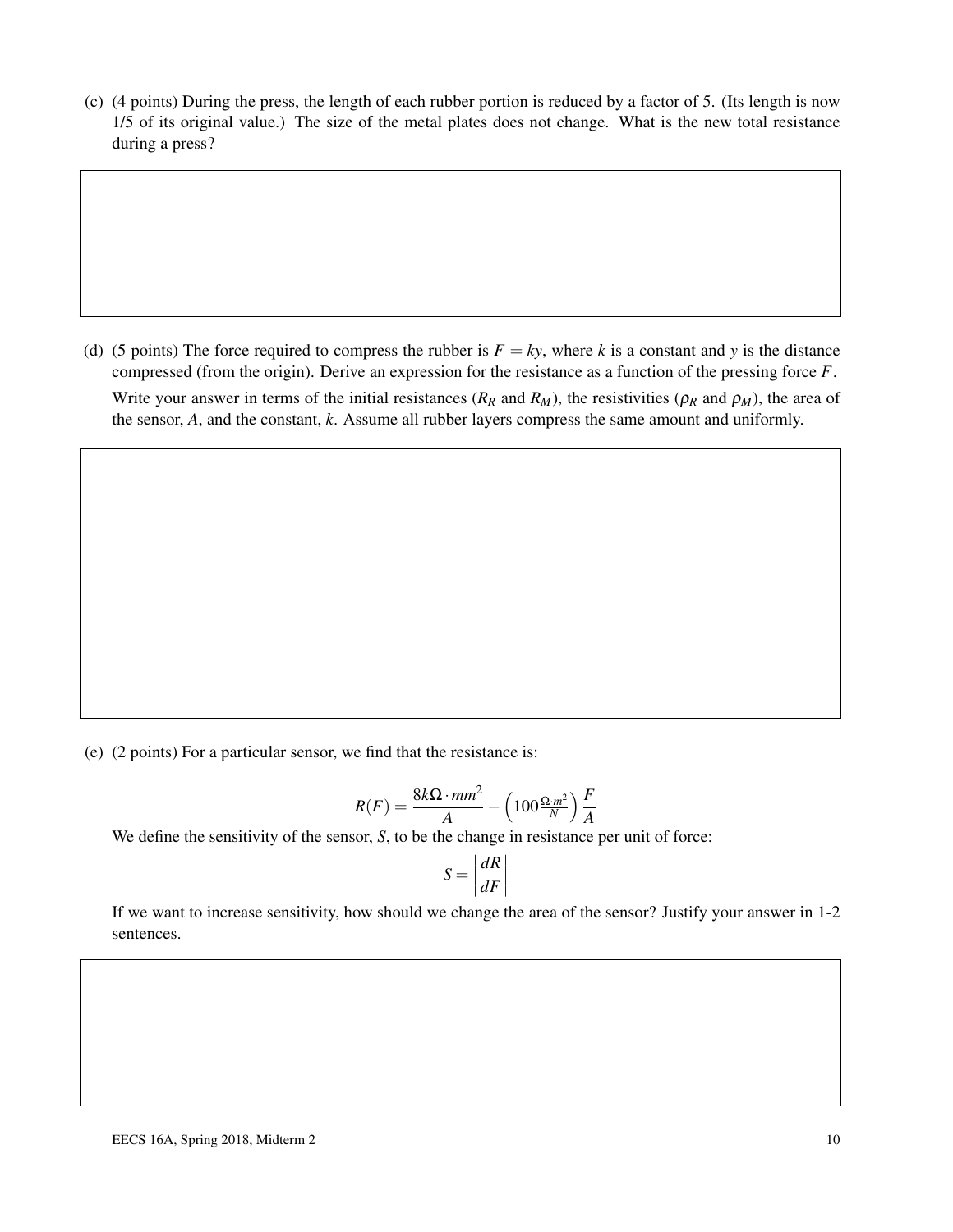#### 9. Rain Sensor (20 points)

A capacitive sensor can be used to measure how much rain water is in a tank. To do this, two capacitor plates are attached to a rectangular tank. The idea is to make a capacitor whose capacitance varies with the amount of water inside. The width and length of the tank are both *w* (i.e. the base is square), and the height of the tank is  $h_{\text{tot}}$ . The permittivity of air is  $\varepsilon$ , and the permittivity of rainwater is 81 $\varepsilon$ .



(a) (5 points) Derive an expression for the total capacitance, *C*tank, between terminals *a* and *b* as a function of  $h_{\text{tot}}$ , *w*,  $h_{\text{H}_2\text{O}}$ , and  $\varepsilon$ .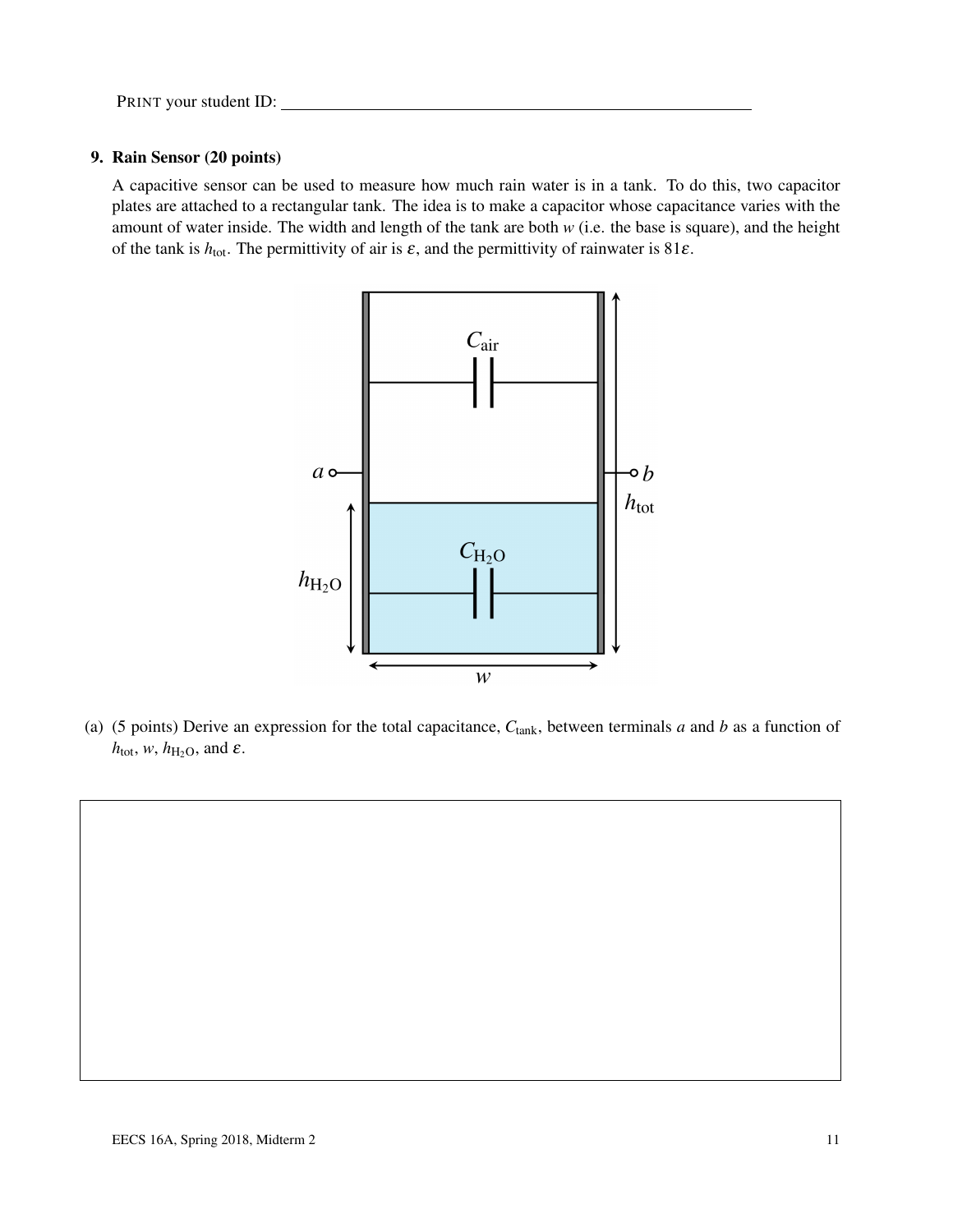(b) (2 points) You would like to measure changes in *C*tank as changes in voltage, so you design the following circuit. Draw the equivalent circuit when  $s_1$  is on and  $s_2$  is off.



(c) (3 points) Find expressions for charge across each capacitor when  $s_1$  is on and  $s_2$  is off.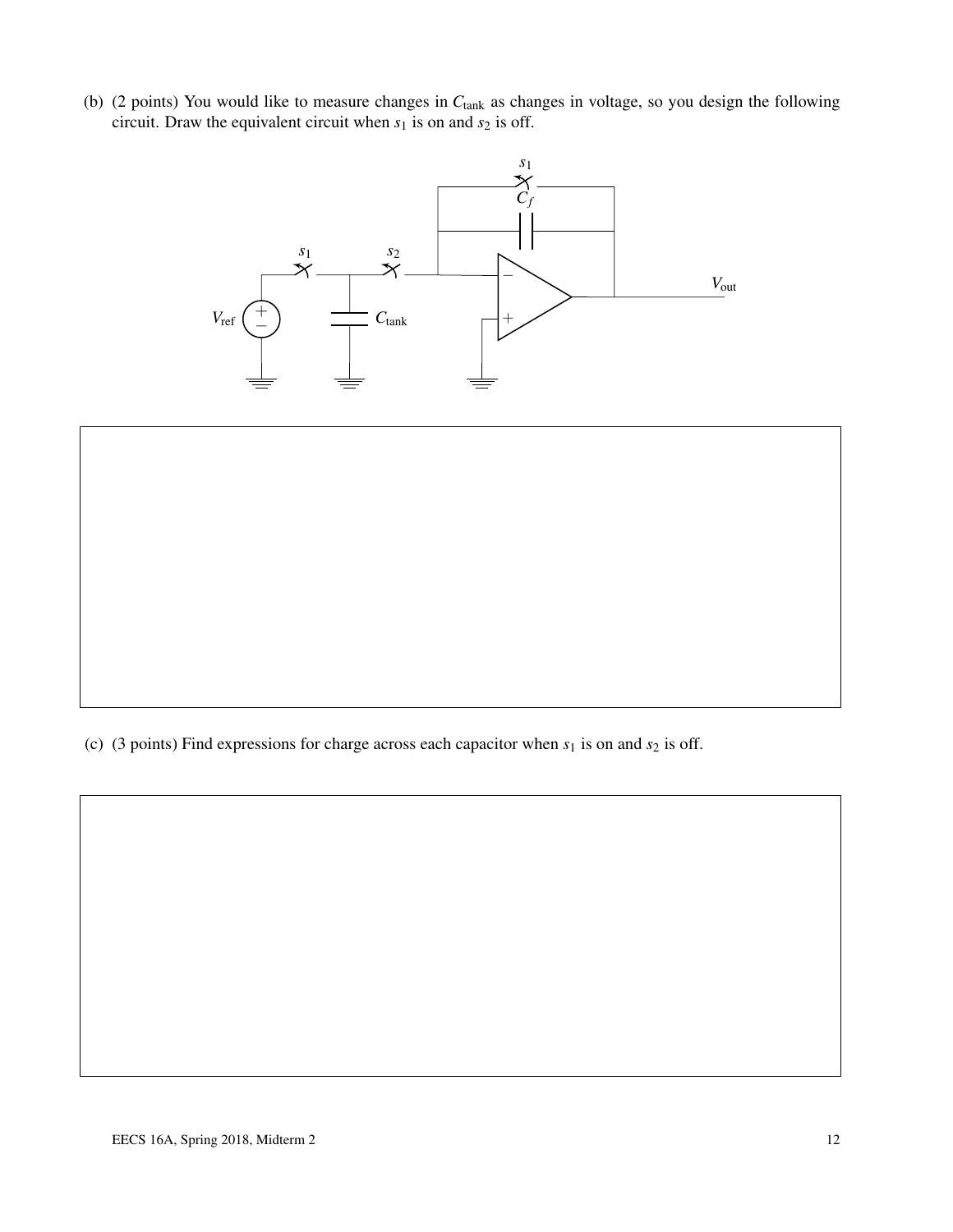(d) (2 points) Draw the equivalent circuit when  $s_2$  is on and  $s_1$  is off.

(e) (3 points) Find expressions for charge across each capacitor when  $s_2$  is on and  $s_1$  is off.

(f) (5 points) Express *V*out as a function of *V*ref and the capacitances. What happens to *Vout* when the amount of water in the tank increases?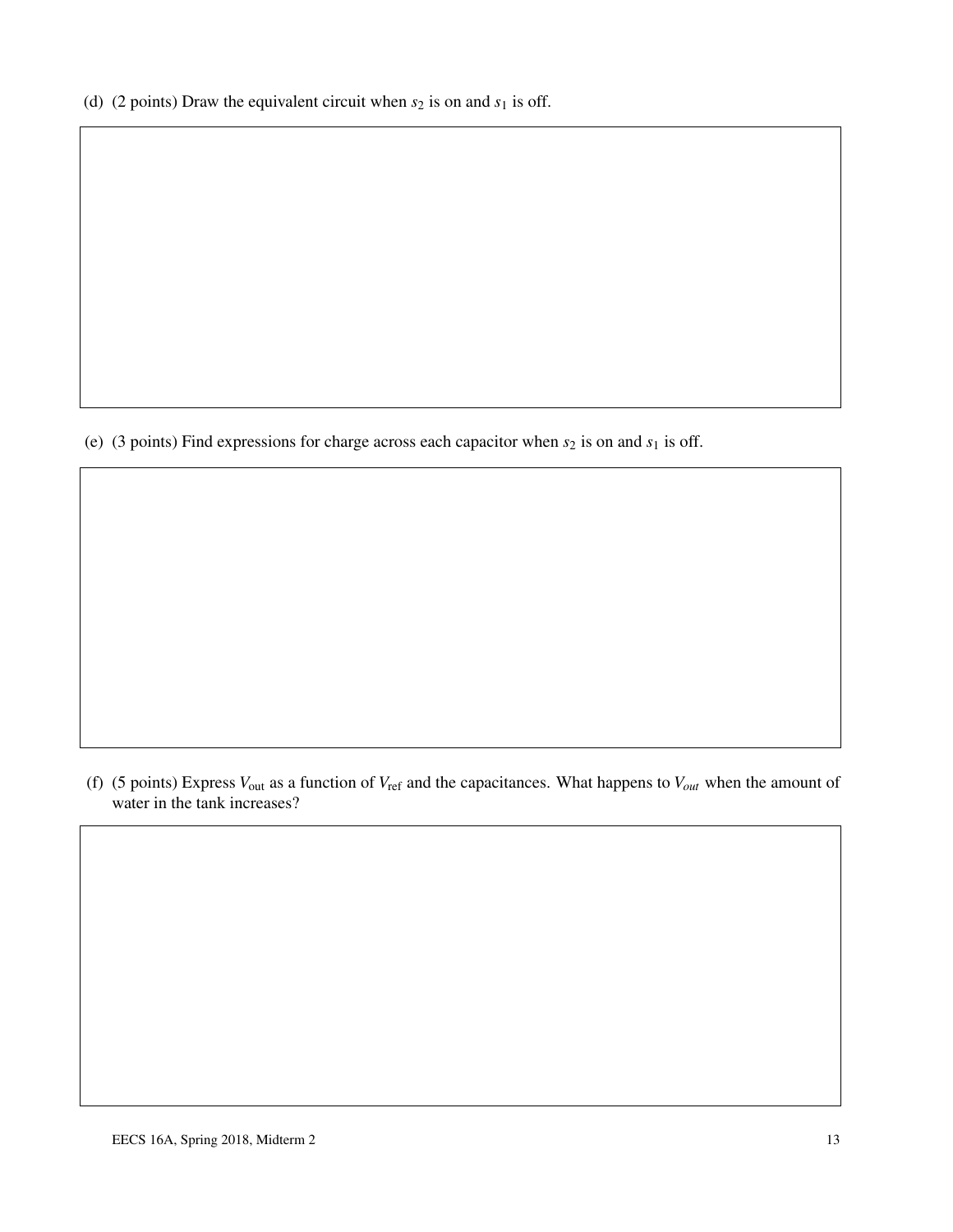#### 10. A Light Design Problem, So to Speak... (15 points)

Your pet cactus needs a lot of light every day, and you're not sure your room is sunny enough. You decide to use your knowledge from 16A to build a device to detect if the sun is shining in your room.

(a) (8 points) Assume you just finished the Imaging Lab, where you build a light sensor, which can be modeled as a current source as shown below. When the light is on, the current source produces 5 mA. When the light is off, 1 mA.



 $I_{light} = 5$  mA,  $I_{dark} = 1$  mA

Using this knowledge, design a circuit that outputs 10 V when the light is on and 0 V when the light is off. In addition to the model of the light sensor above, you may use the following components (only!):

- one op amp
- one resistor
- two voltage sources

You must explicitly note the power supplies used on the op amp. Clearly label values of resistors and voltage sources that you use.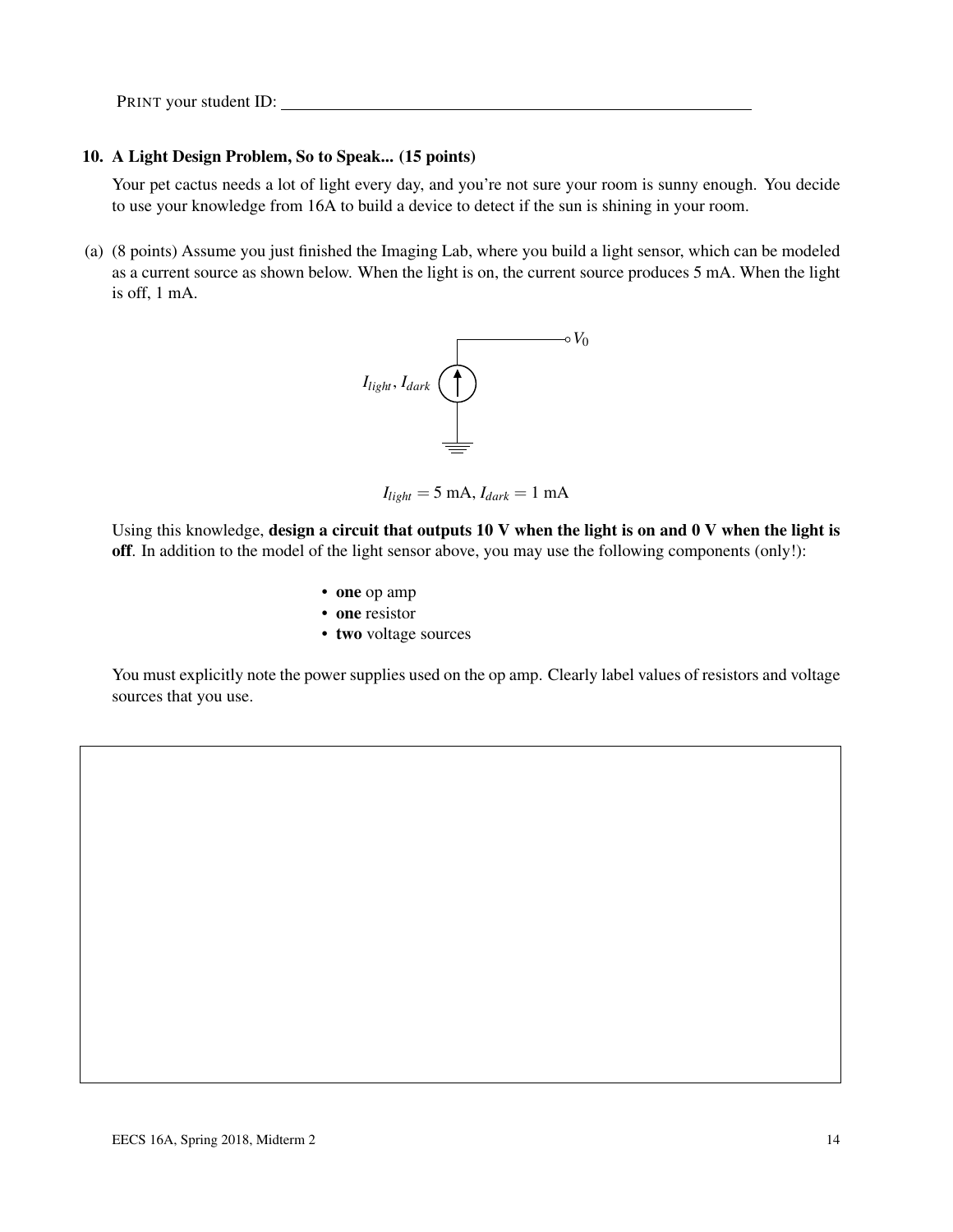(b) (4 points) You realize that the light sensor can only provide a maximum of  $P_{max} = 40mW$  of power. Does this affect your design from part (a)? If so, how should it change? If not, why does it not affect it? (Do not use additional components beyond those specified in the problem statement.)

(c) (3 points) You notice that there is noise in both *Ilight* and *Idark* (ie. sometimes the currents are higher or lower than expected). Assuming that there is the same amount of noise in both *Ilight* and *Idark*, modify your design to be as robust as possible to these fluctuations. Justify your design choices in 1-2 sentences. If you believe your design does not need modification, explain why.

(Do not use additional components beyond those specified in the problem statement.)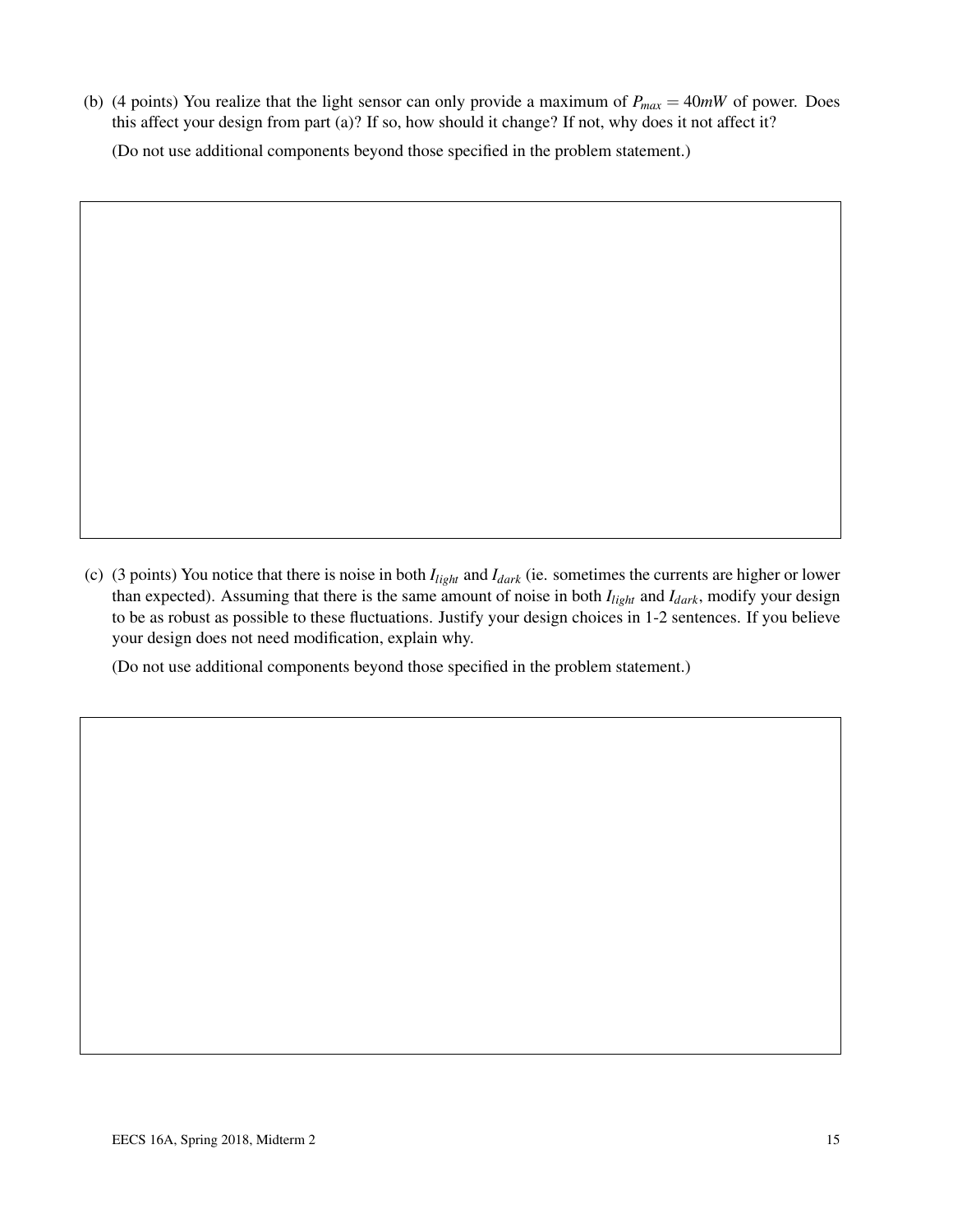Extra page for scratchwork. Work on this page will NOT be graded.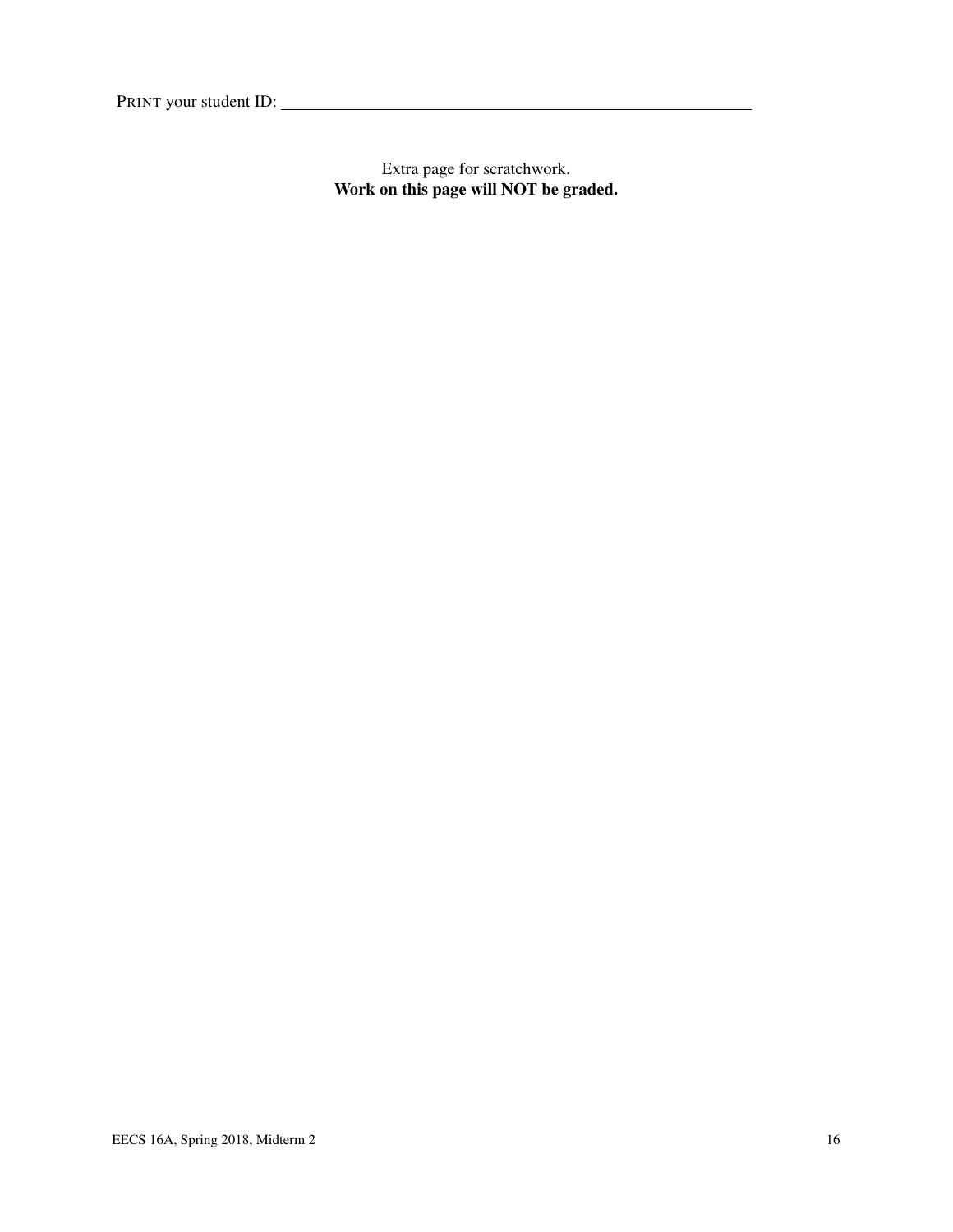Doodle page!

Draw us something if you want or give us suggestions, compliments, or complaints. You can also use this page to report anything suspicious that you might have noticed.